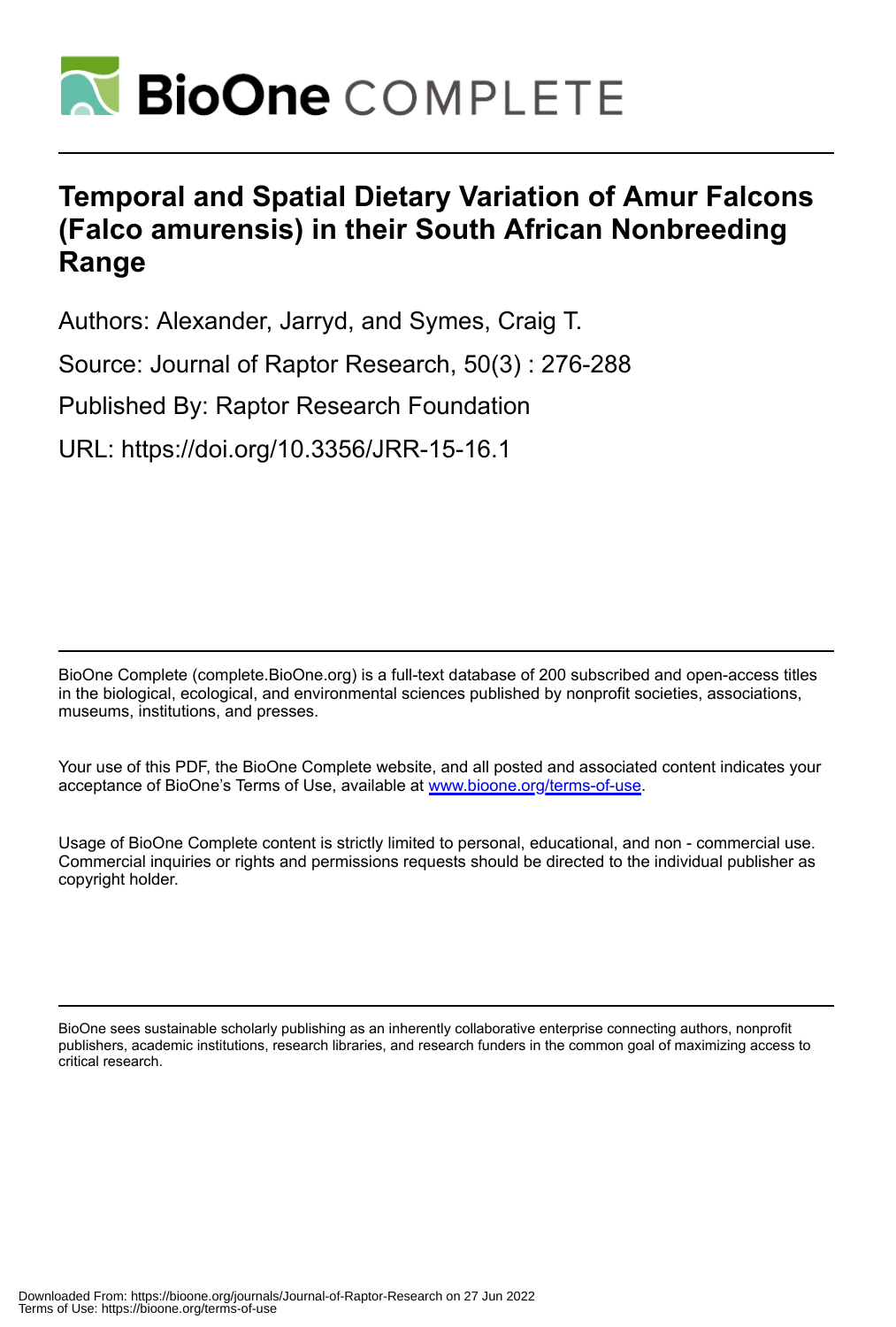# TEMPORAL AND SPATIAL DIETARY VARIATION OF AMUR FALCONS (FALCO AMURENSIS) IN THEIR SOUTH AFRICAN NONBREEDING RANGE

## JARRYD ALEXANDER<sup>1</sup> AND CRAIG T. SYMES

School of Animal, Plant and Environmental Sciences, University of the Witwatersrand, Private Bag 3, Wits 2050, Johannesburg, South Africa

ABSTRACT.—We studied the spatial and temporal dietary patterns of the Amur Falcon (Falco amurensis), a nonbreeding Palearctic migrant to South Africa, by collecting regurgitated pellets at two large colonial roost sites, i.e., Middelburg and Newcastle, over 11 equal sampling periods during December 2012 to March 2013. We dried the pellets to constant mass and classified the prey items to the lowest taxonomic level possible. Amur Falcons fed mainly on invertebrates (seven orders), and occasionally on vertebrates (three orders). The five most abundant prey taxa (pooled for both sites) were; Coleoptera, Orthoptera, Isoptera, Solifugae, and Hymenoptera. Lepidoptera, Hemiptera, Passeriformes, Rodentia, and Soricomorpha were consumed almost 20 times less frequently. Isoptera, Hymenoptera, Lepidoptera, and Rodentia were consumed significantly more frequently at Middelburg, while Orthoptera and Solifugae were consumed more frequently at Newcastle. The consumption of Coleoptera did not differ significantly between sites but decreased through the season, being most important when falcons arrived in South Africa in December. Consumption of Orthoptera increased through the season and was greatest prior to migration. The percentages of Isoptera and Hymenoptera in the diet peaked at different periods, likely the result of prey population irruptions. Diet similarity of sample periods between sites ranged from 33.3–100% (mean =  $69.5\%$ ), and within-site similarity among sample periods ranged from  $50-100\%$  (mean =  $75.6\%$ ) and 37.5–100% (mean  $= 65.9\%$ ) for Newcastle and Middelburg, respectively. This study highlights the variable importance of specific prey taxa, predominantly invertebrates, for Amur Falcons during the overwintering period in South Africa.

KEY WORDS: Amur Falcon; Falco amurensis; diet composition; land transformation; regurgitated pellets; invertebrates.

### VARIACIÓN TEMPORAL Y ESPACIAL DE LA DIETA DE FALCO AMURENSIS EN SU ÁREA NO REPRODUCTIVA DE SUDAFRICA ´

RESUMEN.—Estudiamos los patrones temporales y espaciales de la dieta de Falco amurensis, un ave Paleártica que migra en la época no reproductora hasta Sudáfrica, mediante la recolección de egagrópilas en dos grandes dormideros coloniales, i.e., Middelburg y Newcastle, durante 11 periodos iguales de muestreo desde diciembre de 2012 hasta marzo de 2013. Secamos las egagrópilas hasta conseguir un peso constante y clasificamos los ítems de presa al nivel taxonómico más bajo posible. F. amurensis se alimentó principalmente de invertebrados (siete órdenes) y ocasionalmente de vertebrados (tres órdenes). Los cinco taxa de presa ma´s abundantes (combinando ambos sitios) fueron: Coleoptera, Orthoptera, Isoptera, Solifugae e Hymenoptera. Lepidoptera, Hemiptera, Passeriformes, Rodentia, y Soricomorpha fueron consumidos con una frecuencia casi 20 veces menor. Isoptera, Hymenoptera, Lepidoptera y Rodentia fueron consumidos significativamente con más frecuencia en Middelburg, mientras que Orthoptera y Solifugae fueron consumidos más frecuentemente en Newcastle. El consumo de Coleoptera no difirió significativamente entre los sitios, pero disminuyó a lo largo de la temporada, siendo más importante cuando los halcones llegaron a Sudáfrica en diciembre. El consumo de Orthoptera aumentó a lo largo de la temporada y fue mayor en el periodo previo a la migración. Los porcentajes de Isoptera e Hymenoptera en la dieta tuvieron su pico ma´ximo en diferentes periodos, probablemente como resultado de irrupciones de las poblaciones de presas. La similitud de la dieta durante los periodos de muestreo entre los sitios osciló ente el 33.3–100% (media =  $69.5\%$ ) y la similitud dentro de los sitios entre periodos de muestreo varió

<sup>1</sup> Present address: School of Animal, Plant and Environmental Sciences, University of the Witwatersrand, Private Bag 3, Wits 2050, South Africa; email address: jarryd1004@gmail.com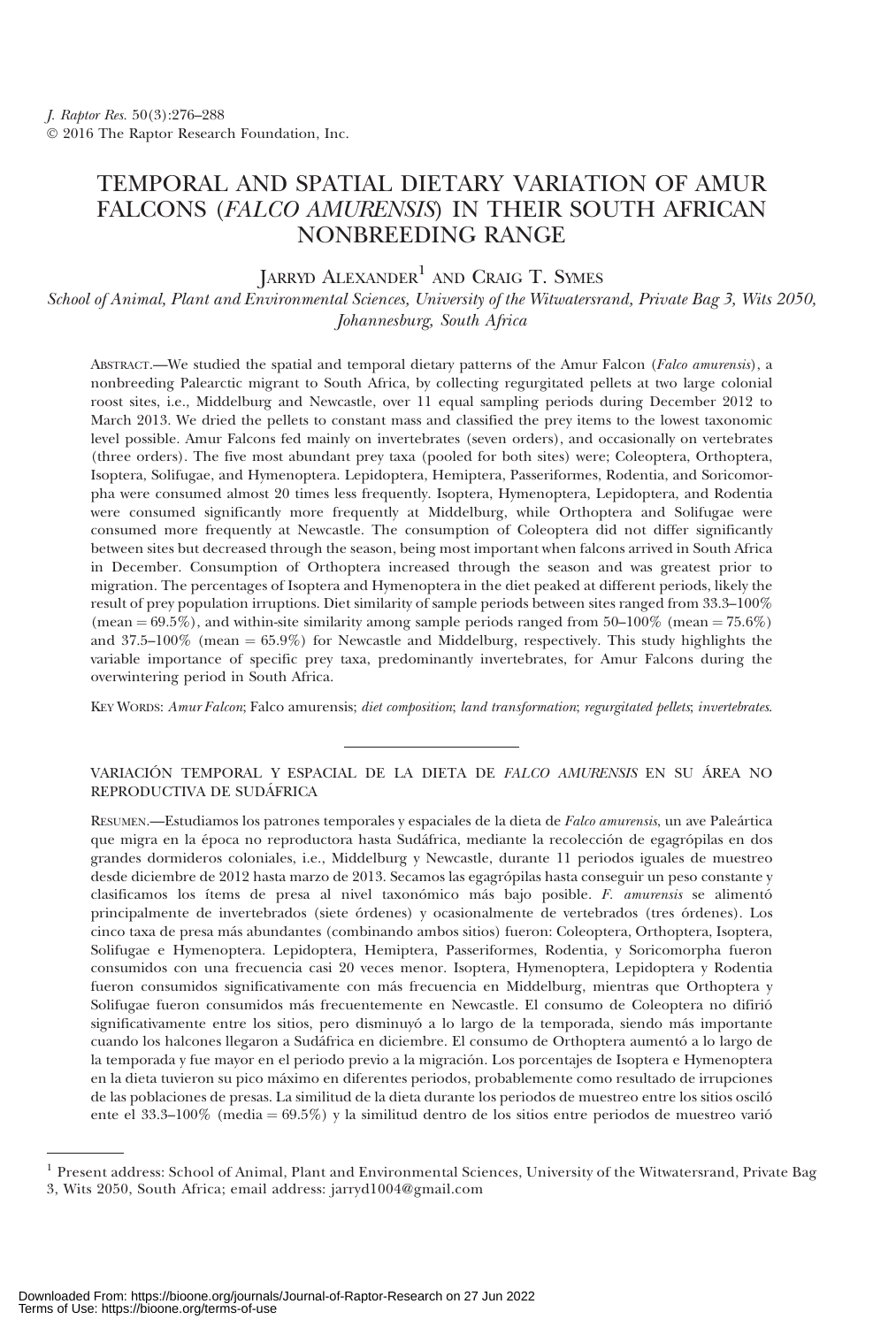entre el 50–100% (media = 75.6%) y 37.5–100% (media = 65.9%) para Newcastle y Middelburg, respectivamente. Este estudio subraya la variación en la importancia de las distintas presas, predominantemente invertebrados, para F. amurensis durante el periodo invernal en Sudáfrica. [Traducción del equipo editorial]

Understanding the feeding biology of migratory raptors in their nonbreeding range is important for their conservation (Siegfried and Skead 1971, Marti et al. 1987, Korb and Salewski 2000, Rojas and Stappung 2004). Raptors provide important ecosystem services but are sensitive to human-induced land transformation such as habitat loss (Newton 1979, Donázar et al. 1993, McCann 1994, Anderson et al. 1999, Sekercioglu 2012), agricultural transformation (Shrubb 1980, Biber 1990, Goriup and Batten 1990, Donázar et al. 1993, Anderson et al. 1999), and overgrazing (Anderson et al. 1999, Herremans and Herremans-Tonnoeyr 2000). These factors may affect the availability of roost sites, hunting grounds, and prey species abundance and diversity (Shrubb 1980, Buij et al. 2013). The application of pesticides can also cause declines in raptor populations (Cramp and Simmons 1980), either directly through consumption of poisoned prey (Biber 1990, Keith and Bruggers 1998) or indirectly through declines in prey abundance (Biber 1990, McCann 1994, Keith and Bruggers 1998).

Despite numerous anthropogenic threats, many raptor species continue to persist in human-altered landscapes. However, in some instances, such as the mass harvesting of Amur Falcons (Falco amurensis) at a migratory stopover site in India (Conservation India 2012), there may be increased threats to the long-term survival and conservation of the species. In 2012, when the harvesting was first identified, an estimated 120,000–140,000 birds were slaughtered each year (Conservation India 2015). Highlighting the plight of these birds resulted in the cessation of killings in Nagaland, although reports suggested that hunting continued in other areas, e.g. Assam and Manipur (Conservation India 2014). While conservation efforts continue, the effects of a reduced Amur Falcon population might, in turn, be predicted to cause cascade effects in both the breeding and nonbreeding grounds (Bouwman et al. 2012), especially with respect to invertebrate and pest population explosions. Bouwman et al. (2012) estimated that a single Amur Falcon consumes approximately 15 g of invertebrates daily, resulting in an annual reduction of approximately 1800

metric tons of invertebrates by southern African Amur Falcons.

Amur Falcons are small, sexually dichromatic falcons, with males averaging 135 g (range 97–155 g) and females averaging 148 g (range 111–188 g; Jenkins 2005). They breed in eastern Siberia, Mongolia, and northern China from June to October (Schäfer 2003, Jenkins 2005). In November, the species migrates south to the grasslands and open savannas of southern Africa (Maclean 1993, Schäfer 2003, Jenkins 2005, Chittenden 2007), which have abundant invertebrate prey during the austral summer (Siegfried and Skead 1971, McCann 1994, Kok et al. 2000). In South Africa, they roost communally, often in urban environments where there are large, often exotic, trees such as Eucalyptus spp. or Pinus spp. (Jenkins 2005). Although food availability may not be the limiting factor influencing Amur Falcon populations, knowledge of diet is important for conservation (Reynolds et al. 1992, Kopij 2002, 2009).

Falcons and kestrels consume mainly vertebrates, with supplemental invertebrates, on their breeding grounds (Franco and Andrada 1977, Schäfer 2003, Geng et al. 2009), but tend to alter their diet while at their nonbreeding sites, eating mainly invertebrates (McCann 1994, Kopij 1998, Anderson et al. 1999, Kok et al. 2000, Kopij 2002, 2005, 2007, 2009, Pietersen and Symes 2010, Bouwman et al. 2012). Specifically, dietary studies of Amur Falcons on their nonbreeding grounds in South Africa suggest that they exhibit weak interspecific competition with Lesser Kestrels (Falco naumanni) where they cooccur (Newton 1979, Ristow 2004, Kopij 2009, Pietersen and Symes 2010). In addition, Amur Falcons are important predators of agricultural pests (Kopij 2009, Pietersen and Symes 2010, Bouwman et al. 2012).

The aim of our study was to investigate the diet of Amur Falcons on their winter nonbreeding grounds in South Africa. We attempted to answer the following questions: (1) Does the diet of Amur Falcons vary between two different sites in the grassland biome of South Africa, (2) does the diet of Amur Falcons vary during the period in which they are present in South Africa and are there specific prey taxa which are important in their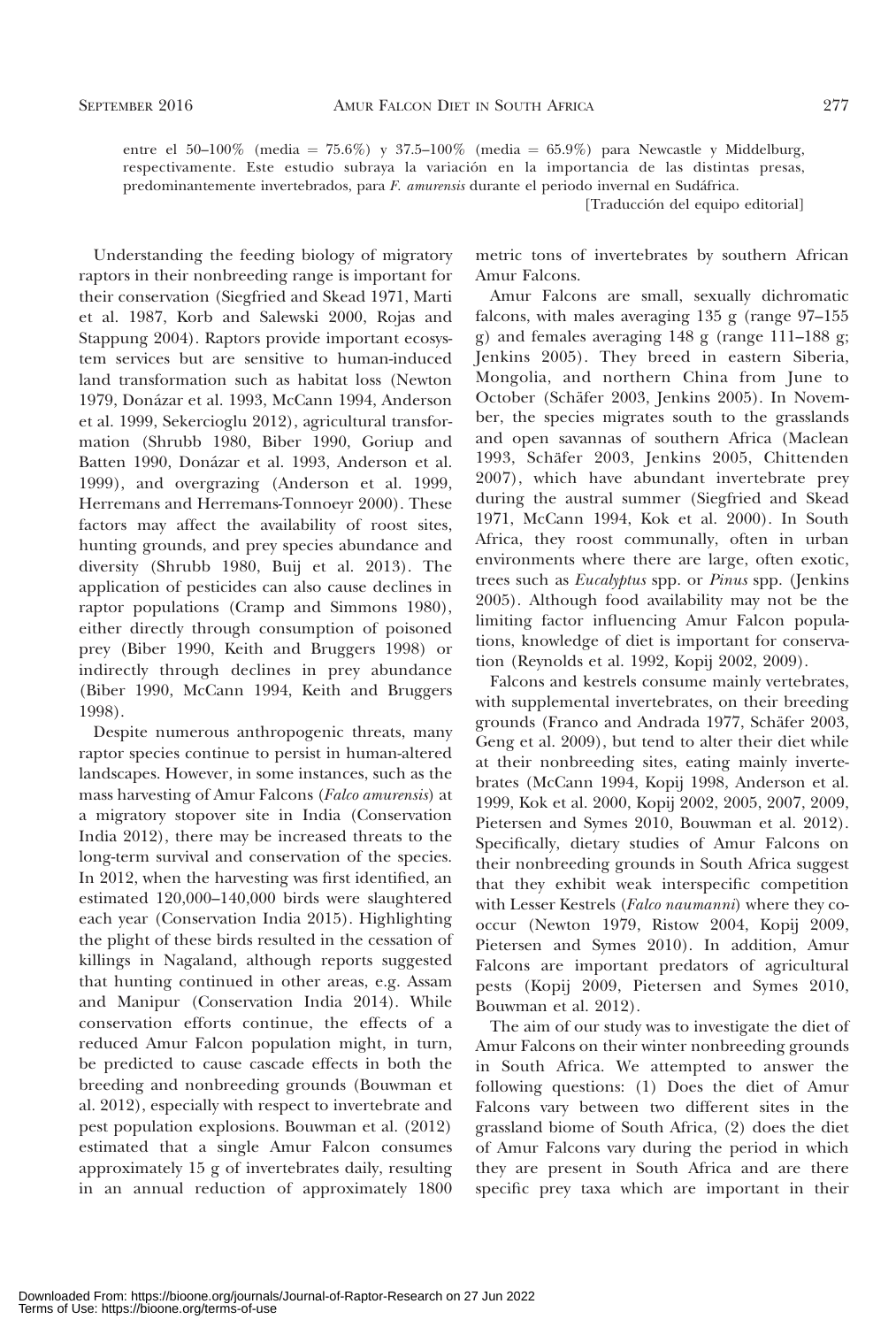| <b>DESCRIPTOR</b>                           | <b>MIDDELBURG</b>                                                                | <b>NEWCASTLE</b>                                       |
|---------------------------------------------|----------------------------------------------------------------------------------|--------------------------------------------------------|
| Roost trees                                 | <i>Eucalyptus</i> spp.                                                           | <i>Pinus</i> spp.                                      |
| Latitude $(^{\circ}S)$                      | 25.772942                                                                        | 27.742556                                              |
| Longitude $(^{\circ}E)$                     | 26.463519                                                                        | 29.936986                                              |
| Vegetation type <sup>a</sup>                | Rand Highveld grassland                                                          | Northern KwaZulu-Natal moist<br>grassland              |
| Dominant grass species <sup>a</sup>         | Themeda spp., Eragrostis spp.,<br><i>Heteropogon</i> spp., <i>Elionurus</i> spp. | Themeda triandra, Hyparrhenia hirta                    |
| Land transformation $(\%)^a$                | 50                                                                               | 25                                                     |
| Land transformation type <sup>a</sup>       | Agriculture (maize), afforestation,<br>dams                                      | Agriculture (livestock),<br>afforestation              |
| Mean annual temperature $({}^{\circ}C)^{b}$ | 15.8                                                                             | 16.2                                                   |
| Annual precipitation (mm) <sup>b</sup>      | 654                                                                              | 840                                                    |
| Precipitation during study months $(mm)^c$  | 324                                                                              | 317                                                    |
| Altitude $(mas)$ <sup>a</sup>               | 1480                                                                             | 1200                                                   |
| Falcon numbers <sup>d</sup>                 | Mean 2890 (16 yr) (range 700–<br>14,000)                                         | Mean 18,806 $(7 \text{ yr})^e$ (range 8750–<br>36,400) |

Table 1. Ecological and climatic comparison between the two roost sites where Amur Falcon (Falco amurensis) pellets were collected. Data taken from sources as indicated in the footnotes.

<sup>a</sup> Mucina and Rutherford (2006).

 $b$  SA Explorer (2013).

<sup>c</sup> South African Weather Service (2013).

<sup>d</sup> Migratory Kestrel Project (1995–2010 annual co-ordinated roost count).

<sup>e</sup> Possibly the largest roost in South Africa.

nonbreeding grounds, and (3) if so, when are these taxa most important?

#### **METHODS**

Study Sites. The study was conducted during December 2012–March 2013, coinciding with the occurrence of Amur Falcons in the South African nonbreeding grounds. We found two large roosts in the grassland biome, namely Middelburg and Newcastle, 223 km apart. Middelburg was typically drier than Newcastle and had fewer overwintering falcons (Table 1).

Experimental Design and Protocol. We collected pellets every 5–11 d from beneath each roost. Small raptors usually regurgitate one to two pellets each morning (Bond 1936, Duke et al. 1976) comprising indigestible prey remains from the previous day's food (Duke et al. 1976, Yalden and Yalden 1985). We stored the pellets individually in brown paper bags marked with sampling locality and date. Pellets were presumed to be fresh, as precipitation would break apart and decompose any exposed pellets (J. Alexander unpubl. data). We collected only whole pellets to avoid any discrepancies during analyses. We walked beneath the roost trees collecting pellets until we had at least 15 pellets on each site visit; thus, not all pellets were collected. We dried pellets at  $50^{\circ}$ C in a drying oven for one week, and separated each pellet by hand and analyzed each using a Motic ST-39 Series Binocular Stereo microscope at 20× magnification. We separated identifiable prey remains and classified them to order (Fattorini et al. 2001, Kopij 2009), and then to the lowest taxonomic level possible. We used field guides (Scholtz and Holme 1985, Picker et al. 2001) and reference collections to identify prey remains, based on the main identifying characteristics of insect orders and families. We identified vertebrate prey using reference collections, and photographed remains during sampling for consistent identification. We estimated the percentages of each taxa per pellet using a modification of the frequency of occurrence method used by Kopij (2009): the number of items of each taxon was divided by the total number of all items identified in that pellet. We averaged the percentages of each taxon per pellet to give a dietary percentage for each taxon per period. Although this method does not account for biomass and the underrepresentation of larger prey items, or the variable digestibility of different taxa (e.g., soft bodied versus hardbodied organisms, which in turn would bias a biomass interpretation), it does at least allow for a relative comparison between periods within dietary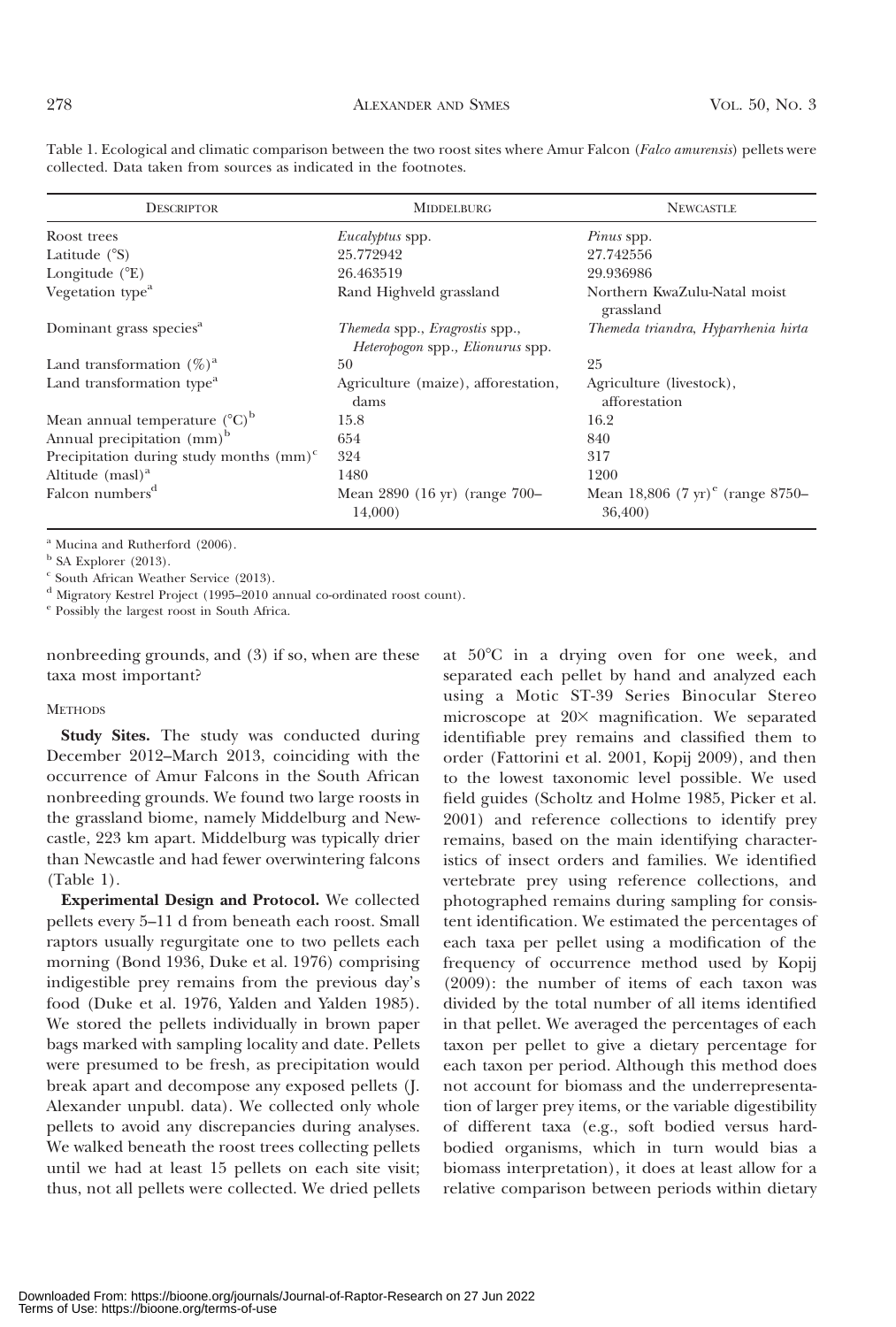|                         |                          | <b>MIDDELBURG</b>      |               | <b>NEWCASTLE</b>       |               |
|-------------------------|--------------------------|------------------------|---------------|------------------------|---------------|
| <b>SAMPLE PERIOD</b>    | <b>PERIOD</b>            | <b>COLLECTION DATE</b> | PELLETS $(n)$ | <b>COLLECTION DATE</b> | PELLETS $(n)$ |
| $11-20$ December $2012$ | $DEC_{D2}$               | 18 December 2012       | 11            | 17 December 2012       | 37            |
| 21–31 December 2012     | DEC <sub>DS</sub>        | 23. 31 December 2012   | 16, 18        | 24 December 2012       | 25            |
| $1-10$ January 2013     | $\rm{IAN}_{D1}$          | 6 January 2013         | 17            | 7 January 2013         | 30            |
| $11-20$ January 2013    | $\rm{IAN}_{D2}$          | 14 January 2013        | 18            | 14 January 2013        | 16            |
| 21-31 January 2013      | $[AN_{D3}]$              | 22, 30 January 2013    | 24, 20        | 21, 28 January 2013    | 30, 30        |
| $1-10$ February 2013    | $FEB_{D1}$               | 5 February 2013        | 18            | 4 February 2013        | 31            |
| $11-20$ February 2013   | $FEB_{D2}$               | 11, 17 February 2013   | 18, 25        | 11, 18 February 2013   | 31, 30        |
| $21-28$ February $2013$ | $FEB_{D3}$               | 24 February 2013       | 44            | 25 February 2013       | 30            |
| $1-10$ March $2013$     | $\text{MAR}_{\text{D1}}$ | 3 March 2013           | 26            | 4 March 2013           | 30            |
| 11–20 March 2013        | $\text{MAR}_{D2}$        | 11, 18 March 2013      | 16, 41        | 11 March 2013          | 32            |
| 21–31 March 2013        | $\text{MAR}_{\text{D3}}$ | 26, 31 March 2013      | 24, 25        | 25, 31 March 2013      | 32, 35        |
| <b>TOTAL</b>            | 11                       | 16                     | 361           | 14                     | 419           |

Table 2. Summary of  $10-11-d$  sampling periods, collection date, and number of Amur Falcon (*Falco amurensis*) pellets (*n*) collected at Middelburg and Newcastle roosts during December 2012 to March 2013.

taxa (Frost 1977, Hyslop 1980, Morey et al. 2007). The size of prey items of Amur Falcons in their nonbreeding range probably does not differ by an order of magnitude, and because large prey items (vertebrates) are not well represented in the diet, a dietary assessment in this manner can be considered appropriate (Hyslop 1980; Morey et al. 2007).

The actual sampling days differed for Middelburg and Newcastle, so batches were allocated to 10-d and 11-d sample periods, facilitating the comparison between sites. This gave three 10–11-d periods each month (see also Kopij 2009; Table 2). From here on, we refer to the sampling periods in an abbreviated form such that  $MAR_{D3}$  = the third 10– 11-d sampling period in March, etc.

Statistical Analyses. We performed all statistical analyses using R statistical programming (R Development Core Team 2013). We report mean values  $(\pm SD)$  unless otherwise indicated. As a Shapiro-Wilk's test indicated that the data were not normally distributed, and given that the data were percentages, we used arcsine transformations to meet the requirements for normality. We used t-tests to investigate differences in taxon percentages between the two sites, ANOVA tests to determine whether there was a temporal change in diet through the nonbreeding season at each of the sites, and Tukey HSD tests to identify within-season differences. We performed Pearson correlations to analyze the relationships among prey taxa at each roost site. We performed a Jaccard cluster analysis using BioDiversity Professional (McAleece et al. 1997) to determine the dietary similarity among sampling periods within and between the two study sites, and we used a *t*-test to determine whether the dietary similarity of the sample periods varied significantly between the sites.

#### **RESULTS**

Pellets Collected. We collected 361 pellets from Middelburg and 419 from Newcastle, a total of 780 pellets. We excluded pellets collected at Middelburg on 9 December 2012 due to the small number of pellets ( $n = 6$ ) from only a few Amur Falcons that had arrived at the roost early. We collected an average of 37  $\pm$  15 pellets at Middelburg and 39  $\pm$ 16 at Newcastle for each sampling period.

Diet. We identified seven invertebrate and three vertebrate orders from the pellets, with all prey taxa present in both the Middelburg and Newcastle pellets. Of the 10 orders recorded, 12 families and a further four sub-families were identified (Appendix 1). We identified two taxa to species level; namely Odontotermes badius (Isoptera) and Heteronychus arator (Coleoptera). The most abundant taxa by percentage of items found in both the Middelburg and Newcastle pellets were: Coleoptera (39.3%), Orthoptera (38.1%), Isoptera (7.9%), Solifugae  $(6.1\%)$ , and Hymenoptera  $(3.8\%)$ . These five invertebrate taxa made up 95.2% of the diet, whereas vertebrate prey composed  $\leq 1\%$  of the diet at both sites (Fig. 1). The percentage of invertebrate  $(t = 0.022, df = 6, P = 0.983)$  and vertebrate  $(t =$ 1.971, df = 2,  $P = 0.188$ ) prey as a whole did not differ between sites, despite more vertebrate prey being consumed at Middelburg.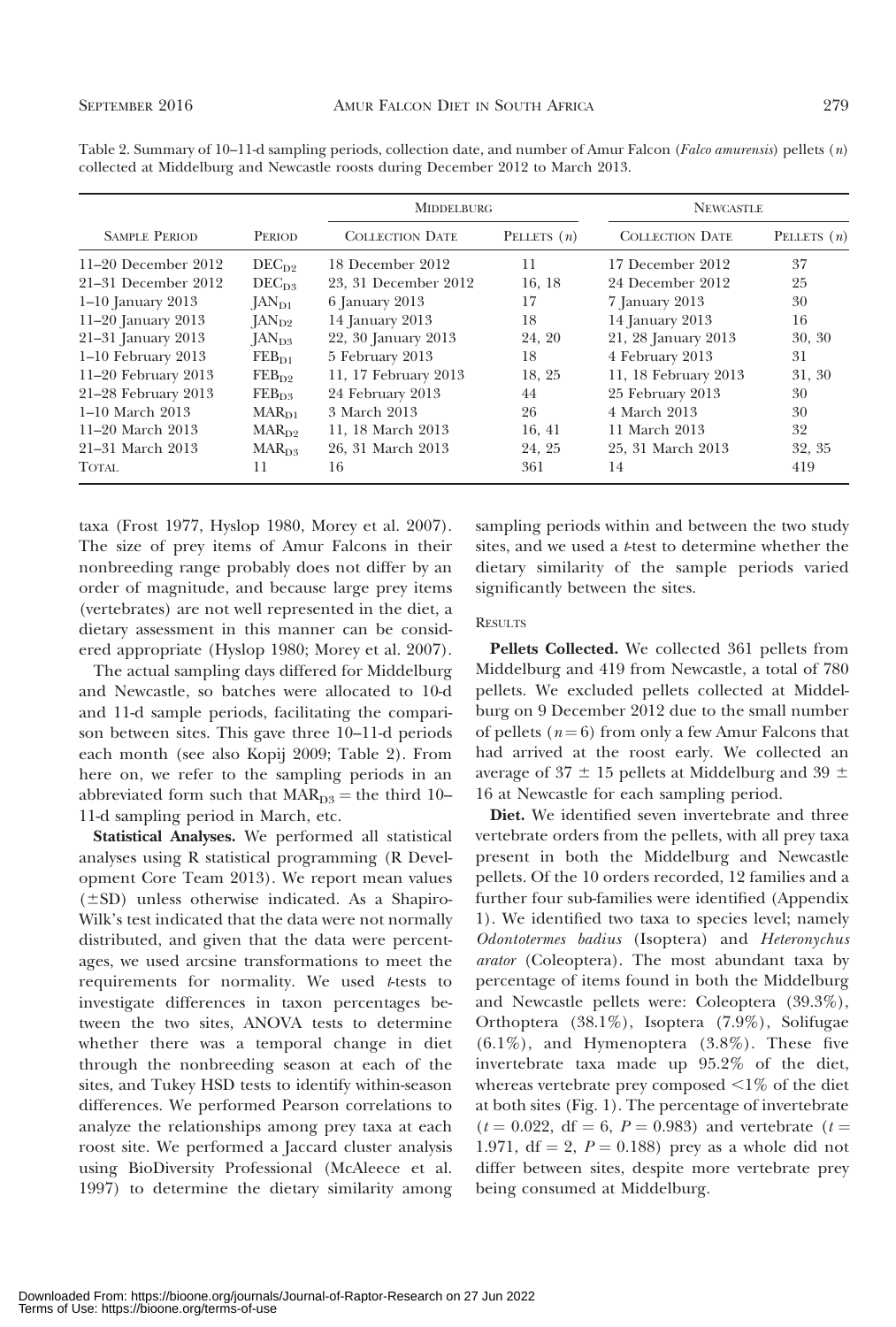

Figure 1. Percentage (mean  $%$  per sampling period  $\pm$  SE) of vertebrate and invertebrate prey orders recorded in the diet of Amur Falcons (Falco amurensis) from Middelburg and Newcastle. Significant difference in percentages of each taxon between sites indicated by  $*(tTest: P < 0.05)$ .

The five most abundant taxa in the diet of the Middelburg falcons were Coleoptera (40.9%), Orthoptera (33.7%), Isoptera (11.1%), Hymenoptera  $(5.3\%)$ , and Lepidoptera  $(3.4\%)$ , which together made up 94.4% of the diet (Fig. 1). Two additional invertebrate taxa were consumed in much smaller percentages: Solifugae (2.5%) and Hemiptera (0.4%). Vertebrate prey (identified from bone remains) comprising Passeriformes, Rodentia, and Soricomorpha contributed only 1.3% of the seasonal diet. At Newcastle, the most abundant prey items were Orthoptera (42.4%), Coleoptera (37.8%), Solifugae (9.8%), Isoptera (4.7%), and Hymenoptera (2.2%). These taxa together made up 96.7% of the diet. The additional invertebrate taxa Lepidoptera (0.5%) and Hemiptera (0.3%) contributed fractionally to the diet, while vertebrate taxa contributed  $\leq 1\%$ .

Diet comparison between and within sites. There was no significant difference in the percentage of Coleoptera consumed between the two sites  $(t =$ 1.398, df = 779,  $P = 0.162$ ; Fig. 1, Appendix 2). The percentage of Coleoptera in the diet decreased significantly through the nonbreeding season at both Middelburg ( $F = 10.950$ , df = 10,  $P < 0.001$ ) and Newcastle ( $F = 2.228$ , df = 10,  $P = 0.015$ ), with a greater decrease at Middelburg than Newcastle

(Fig. 2a, Table 3). At Middelburg the percentage of Coleoptera in the diet for MAR<sub>D3</sub> was significantly lower than that in  $DEC<sub>D2</sub>, D3$ , JAN<sub>D2</sub>,  $_{\text{D3}}$ , and FEB<sub>D1</sub>, <sub>D2</sub> (TukeyHSD:  $P < 0.05$ ).

Overall, Orthoptera percentages were significantly higher at Newcastle than at Middelburg throughout the nonbreeding season ( $t = 3.871$ , df = 779, P  $< 0.001$ ; Fig. 1, Appendix 2). Orthoptera percentages increased significantly throughout the nonbreeding season at both Middelburg ( $F = 10.710$ , df  $=10, P < 0.001$ ) and Newcastle (F $= 7.529, df = 10, P$  $< 0.001$ ; Fig. 2b, Table 3). Orthoptera percentages at Middelburg were significantly higher toward the end of the season ( $FEB_{D3}$  and  $MAR_{D2}$ ,  $_{D3}$ ) compared to the start of the season ( $DEC_{D2}$ –  $FEB<sub>D2</sub>$ ). At Newcastle there was a significant peak during  $JAN<sub>D3</sub> - FEB<sub>D2</sub>$ , which was not significantly different from the end of the season  $(MAR<sub>D1-D3</sub>)$ . However,  $JAN<sub>D3</sub>$ – $FEB<sub>D2</sub>$  and  $MAR<sub>D1</sub>$ ,  $_{D3}$  Orthoptera percentages were higher than the beginning of the season (DEC<sub>D2</sub> and JAN<sub>D2</sub>; Tukey HSD:  $P < 0.05$ ).

The percentage of Isoptera in the diet was significantly higher at Newcastle than at Middelburg  $(t = 4.006, df = 779, P < 0.001; Fig. 1, Appendix 2).$ Isoptera percentages differed significantly throughout the season at Middelburg ( $F = 14.640$ , df = 10, P  $< 0.001$ ) but not at Newcastle ( $F = 1.443$ , df = 10, P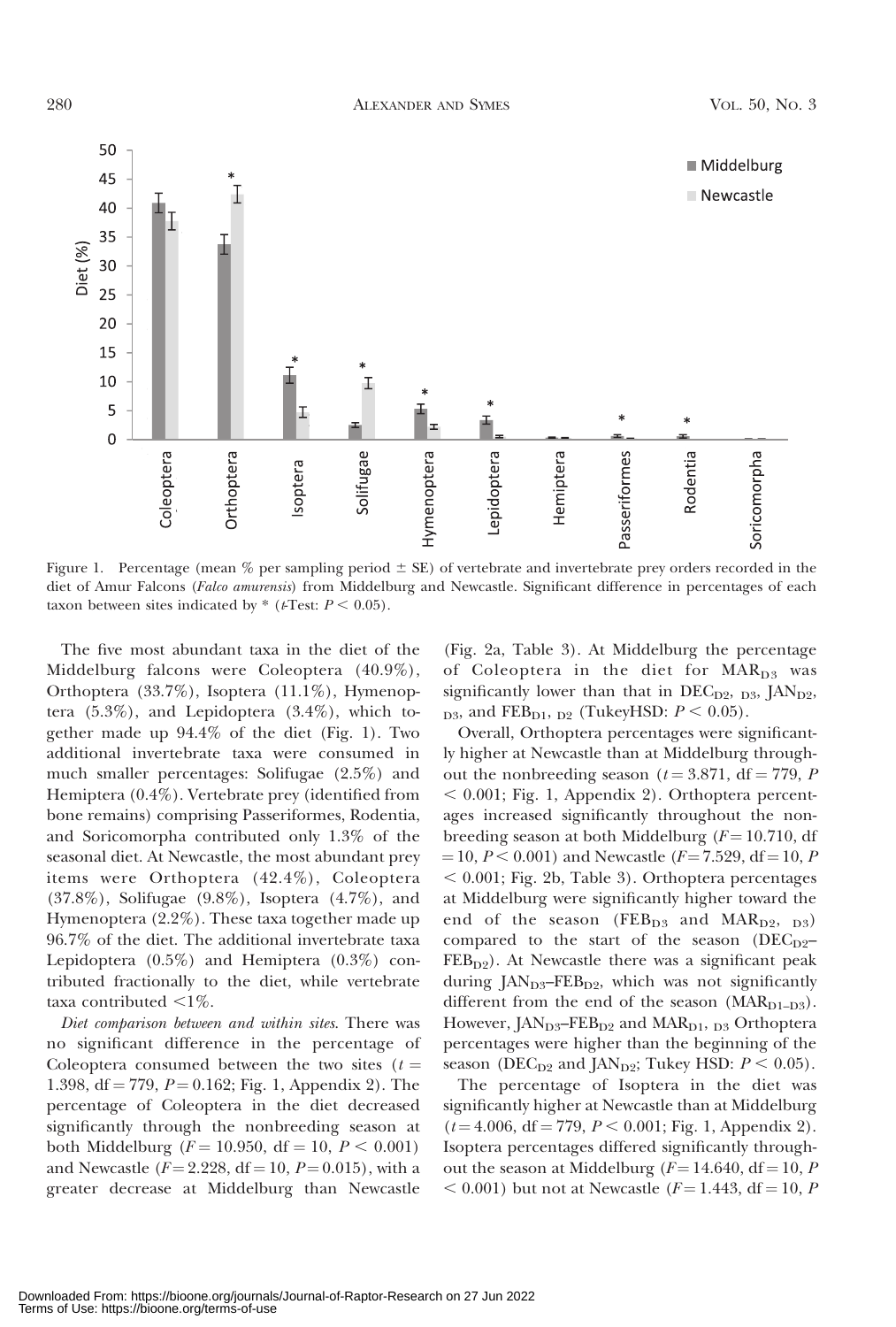

Figure 2. Amur Falcon (Falco amurensis) dietary percentages (mean  $%$  per sampling period  $\pm$  SE) of: (a) Coleoptera, (b) Orthoptera, (c) Isoptera, (d) Solifugae, (e) Hymenoptera, (f) Lepidoptera, (g) Hemiptera, (h) Passeriformes, and (i) small mammals (Rodentia and Soricomorpha) during each sample period throughout the nonbreeding season at Middelburg and Newcastle. Note different y-axis scales.

 $= 0.159$ ; Fig. 2c, Table 3). Isoptera percentages peaked earlier at Newcastle than at Middelburg, with peaks occurring during  $JAN<sub>D3</sub>$  and  $MAR<sub>D1</sub>$  at Middelburg and during  $\text{[AN}_{D2}$  at Newcastle (Fig. 2c); these peaks were significantly different from the other sampling periods for each site (TukeyHSD:  $P < 0.05$ ).

Overall, the percentage of Solifugae in the diets of the Newcastle falcons was higher than those from Middelburg ( $t = 6.589$ , df = 779,  $P < 0.001$ ; Fig. 1, Appendix 2). Solifugae percentages at Middelburg remained consistently low, with no significant differences through the season ( $F = 1.313$ , df = 10,  $P = 0.222$ ). At Newcastle, Solifugae percentages differed significantly  $(F = 3.138, df = 10, P < 0.001;$ Table 3), decreasing from the beginning of the season until  $\text{[AN}_{D2}$ , (TukeyHSD:  $P < 0.05$ ; Fig. 2d),

Table 3. Changes in the percentages of the main orders recorded in Amur Falcon (*Falco amurensis*) pellets throughout the nonbreeding season in Middelburg and Newcastle, using ANOVA test. Significant difference between sample periods indicated by \*.

|              |    | <b>MIDDELBURG</b> |            |    | <b>NEWCASTLE</b> |            |  |
|--------------|----|-------------------|------------|----|------------------|------------|--|
| <b>ORDER</b> | df | F                 | D          | df | F                | P          |  |
| Coleoptera   | 10 | 10.950            | $< 0.001*$ | 10 | 2.228            | $0.015*$   |  |
| Orthoptera   | 10 | 10.710            | $< 0.001*$ | 10 | 7.529            | $< 0.001*$ |  |
| Isoptera     | 10 | 14.640            | $< 0.001*$ | 10 | 1.443            | 0.159      |  |
| Solifugae    | 10 | 1.313             | 0.222      | 10 | 3.138            | $< 0.001*$ |  |
| Hymenoptera  | 10 | 5.320             | $< 0.001*$ | 10 | 1.460            | 0.251      |  |
| Lepidoptera  | 10 | 30.610            | $< 0.001*$ | 10 | 30.610           | $< 0.001*$ |  |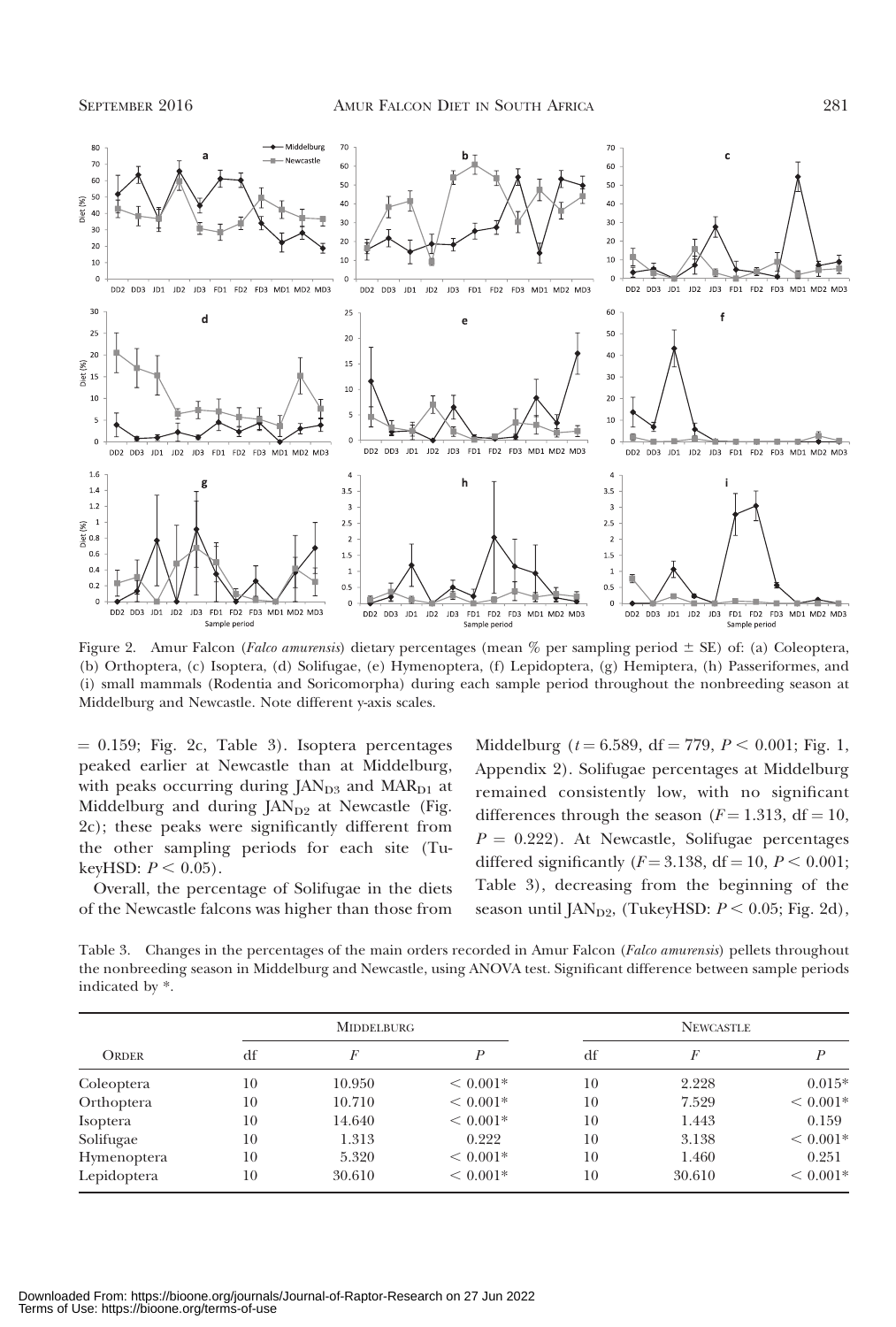before levelling and then rising again significantly during  $MAR<sub>D9</sub>$ .

Falcons at Middelburg had significantly higher overall percentages of Hymenoptera in their diet than did those at Newcastle ( $t = 3.559$ , df = 779, P < 0.001; Fig. 1, Appendix 2). The percentage of Hymenoptera in the diet differed throughout the season at Middelburg ( $F = 5.320$ , df = 10, P < 0.001), with a significantly higher percentage of Hymenoptera in  $\text{MAR}_{\text{D3}}$  (TukeyHSD;  $P < 0.05$ ), but not at Newcastle ( $F = 1.460$ , df = 10,  $P = 0.251$ ; Fig. 2e, Table 3). The percentage of Hymenoptera in the diet at each site peaked at different times, which was probably a consequence of different swarming events by the alates at each site. The Hymenoptera peaks also coincided with the peaks of Isoptera (Fig. 2c, e), with peaks occurring during  $\text{[AN}_{D3}$  and  $MAR<sub>D1</sub>$  at Middelburg and  $JAN<sub>D2</sub>$  at Newcastle (Fig. 2c, e).

Lepidoptera percentages at Middelburg were significantly higher than at Newcastle  $(t = 4.181,$ df = 779,  $P < 0.001$ ; Appendix 2). As a result of a single peak during  $JAN<sub>D1</sub>$ , the percentage of Lepidoptera in the diet differed significantly throughout the season at Middelburg ( $F = 30.610$ ,  $df = 10$ ,  $P < 0.001$ ; Table 3). Percentages also differed significantly throughout the nonbreeding season at Newcastle ( $F = 30.610$ , df = 10,  $P < 0.001$ ; Table 3). Lepidoptera percentages peaked at Middelburg during  $JAN<sub>D1</sub>$ , then declined rapidly until there was no longer evidence of them in the diet at the end of the nonbreeding season, while at Newcastle percentages peaked significantly during  $DEC<sub>D2</sub>$  (TukeyHSD:  $P < 0.05$ ; Fig. 2f).

Overall Hemiptera percentages did not differ between sites ( $t = 0.592$ , df = 779,  $P = 0.553$ ; Fig. 1, Appendix 2). Apparent peaks in the percentage of Hemiptera in the diet at both sites could not be investigated statistically due to the small sample size (Fig. 2g).

Vertebrate prey were categorized into two groups: birds (Passeriformes) and small mammals (Rodentia and Soricomorpha). The percentages of vertebrate prey in the diets of both the Middelburg and Newcastle falcons were smaller than the percentages of invertebrate prey; thus, the peaks observed throughout the season do not necessarily represent increased abundance at different periods in the season, but rather the increased proportions of remains observed in pellets. Passeriformes occurred less consistently but in higher percentages in the diet of the Middelburg falcons compared to falcons

from Newcastle (Fig. 2h), although the difference was not significant ( $t = 1.908$ , df = 779,  $P = 0.057$ ; Appendix 2). Small mammals followed a similar trend to the Passeriformes, although significantly higher percentages of small mammals, mainly in the form of Rodentia, made up the diet of the Middelburg falcons ( $t = 2.092$ , df = 779,  $P = 0.036$ ; Fig. 2i, Appendix 2).

Diet comparison among taxa. We examined the correlative relationships in dietary percentages of the five most abundant prey taxa to understand the patterns and the dietary variation through the nonbreeding season. The percentages of Coleoptera and Orthoptera were negatively correlated at both Middelburg ( $r = -0.520$ ,  $P < 0.001$ ) and Newcastle  $(r = -0.612, P < 0.001)$ . During JAN<sub>D2</sub>, the proportions of Coleoptera in the diet peaked while Orthoptera percentages decreased at both Middelburg ( $F = 10.950$ , df = 10,  $P < 0.001$ ) and Newcastle  $(F = 2.228, df = 10, P = 0.015;$ TukeyHSD:  $P < 0.05$ ; Fig. 2a, b). The increased percentages of Isoptera and Hymenoptera during JAN<sub>D2</sub>, JAN<sub>D3</sub>, and MAR<sub>D1</sub> at Newcastle and Middelburg coincided with the declines in Coleoptera and Orthoptera (Fig. 2a, b, c, e). At Middelburg, Isoptera percentages were negatively correlated with both Coleoptera ( $r = -0.325$ ,  $P <$ 0.001) and Orthoptera ( $r = -0.373, P < 0.001$ ) and at Newcastle Isoptera were negatively correlated with Orthoptera ( $r = -0.307$ ,  $P < 0.001$ ). At Newcastle, the percentages of Isoptera and Lepidoptera were weakly correlated ( $r=0.095, P=0.048$ ). The peaks in Isoptera and Hymenoptera occurred during the same sampling periods at both Middelburg and Newcastle (Fig. 2c, e). Solifugae were negatively correlated with the increased percentages of Isoptera at Middelburg ( $r = -0.123$ ,  $P = 0.018$ ; Fig. 2c, d). There was, however, no correlation between Isoptera and Solifugae at Newcastle although the peak in Isoptera during  $\text{JAN}_{D2}$  coincided with the decline in Solifugae percentages during the same sampling period (Fig. 2d).

The Jaccard cluster analysis revealed that there was no significant difference in the taxa consumed at either site, although there were sampling periods throughout the season which were similar, both within and between study sites (Fig. 3). The mean similarity between Newcastle and Middelburg was  $65.9 \pm 15.1\%$ . Newcastle showed significantly more within-site similarity (75.6  $\pm$  13.3%) than Middelburg (65.9  $\pm$  13.4%; t-test:  $t = 3.810, P < 0.001$ ). Only  $DEC<sub>D3</sub>$  and JAN<sub>D3</sub> at Middelburg were similar,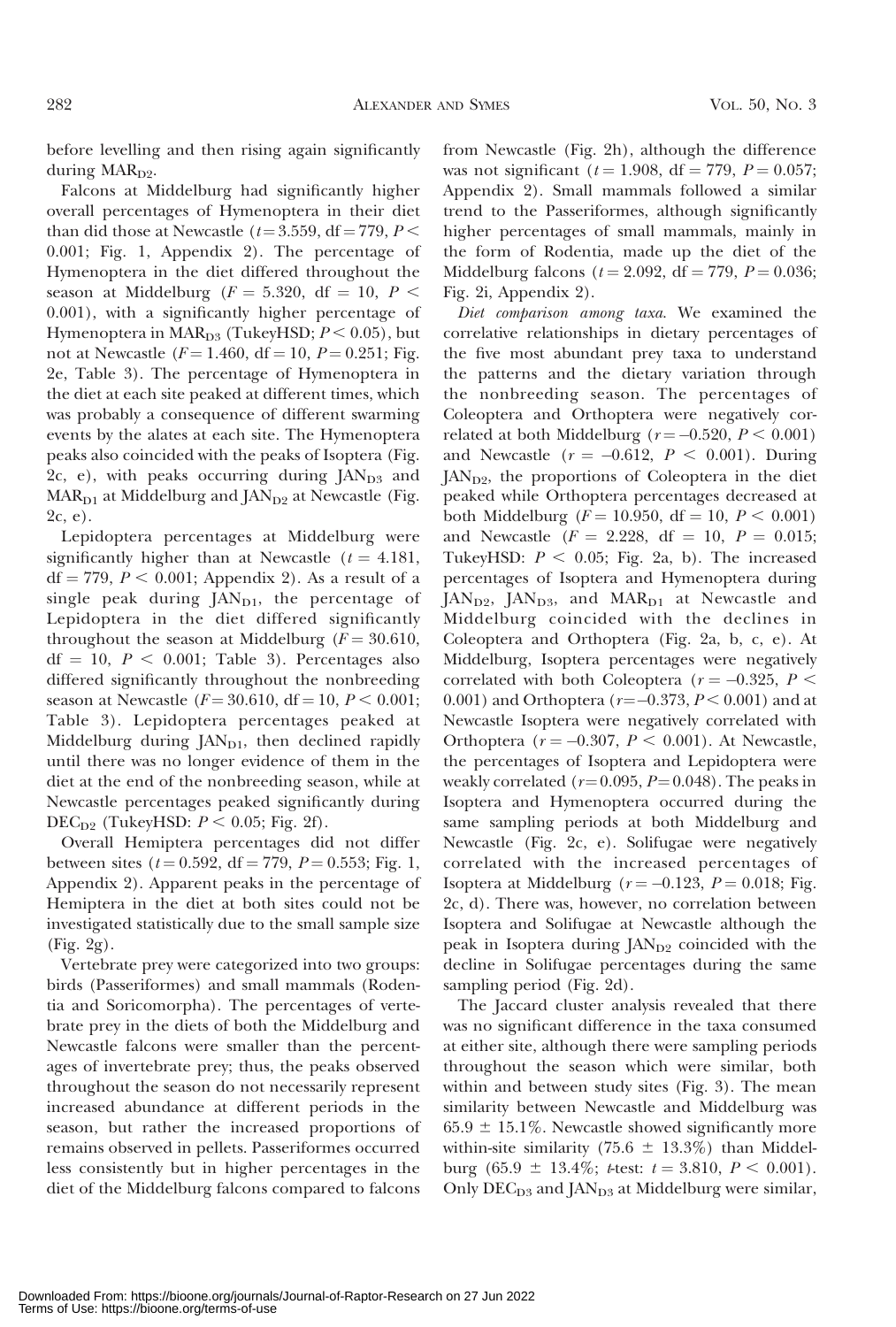

Figure 3. Similarity in diet (Jaccard cluster analysis) of Amur Falcons (Falco amurensis) during respective sampling periods at Middelburg (M) and Newcastle (N).

whereas  $DEC_{D3}$ , JAN<sub>D3</sub>, and FEB<sub>D3</sub>; and MAR<sub>D2</sub> and  $MAR<sub>D3</sub>$ , were similar at Newcastle (Fig. 3). Of the 121 possible comparisons of Middelburg to Newcastle, only five pair comparisons were identical, i.e., 100% similarity (Fig. 3).

### **DISCUSSION**

70.

Diet. Like Lesser Kestrels (McCann 1994, Kopij 1998, Anderson et al. 1999, Kok et al. 2000, Kopij 2002, 2005, 2007) and Amur Falcons from Lesotho and Bloemfontein (Kopij 2009, Pietersen and Symes 2010), Amur Falcons in the South African grasslands feed almost entirely on invertebrate prey while overwintering, but occasionally include vertebrate prey. All taxa observed in the Amur Falcon pellets collected from Middelburg and Newcastle have been documented in previous studies on other kestrel and falcon species in South Africa (Kemp and Filmer 1988, McCann 1994, Van Zyl 1994, Kopij 1998, Anderson et al. 1999, Kok et al. 2000, Kopij 2002, Ristow 2004, Kopij 2005, 2007, 2009, Pietersen and Symes 2010, Bouwman et al. 2012), except Soricomorpha, which is believed to be a new record. Falcons and other small raptors can be opportunistic when feeding on both invertebrates and vertebrates (Collopy and Koplin 1983, Kok et al. 2000, Kopij 2007, Geng et al. 2009, Kopij 2009). Coleoptera, Orthoptera, Hymenoptera, Isoptera, and Solifugae remains have been recovered from the pellets of American Kestrel (Falco sparverius; Collopy and Koplin 1983), Eurasian Kestrel (F. tinnunculus; Fairley 1973, Franco and Andrada 1977, Fattorini et al. 2001, Souttou et al. 2006), Greater Kestrel (F. rupicoloides; Kemp and Filmer 1988), Lesser Kestrel (McCann 1994, Kopij 1998, Kok et al. 2000), and Eleonora's Falcon (F. eleonorae; Ristow 2004). This emphasizes the opportunistic feeding behavior of these raptors and the importance of the region as an abundant invertebrate prey source (Masman et al. 1986).

A large proportion of the grassland biome in South Africa is threatened by human modification, with approximately 30% irreversibly transformed (NGBP 2007) and only 1.6% formally protected (Neke and du Plessis 2004). At a national scale, any modifications in the grassland biome could potentially have implications on Amur Falcon populations as well as other migratory birds, particularly if prey abundance and availability are reduced (Dijkstra et al. 1988, Biber 1990, Donázar et al. 1993, McCann 1994, Mendelsohn 1997, Tella et al. 1998, Anderson et al. 1999, Buij et al. 2013). Grasslands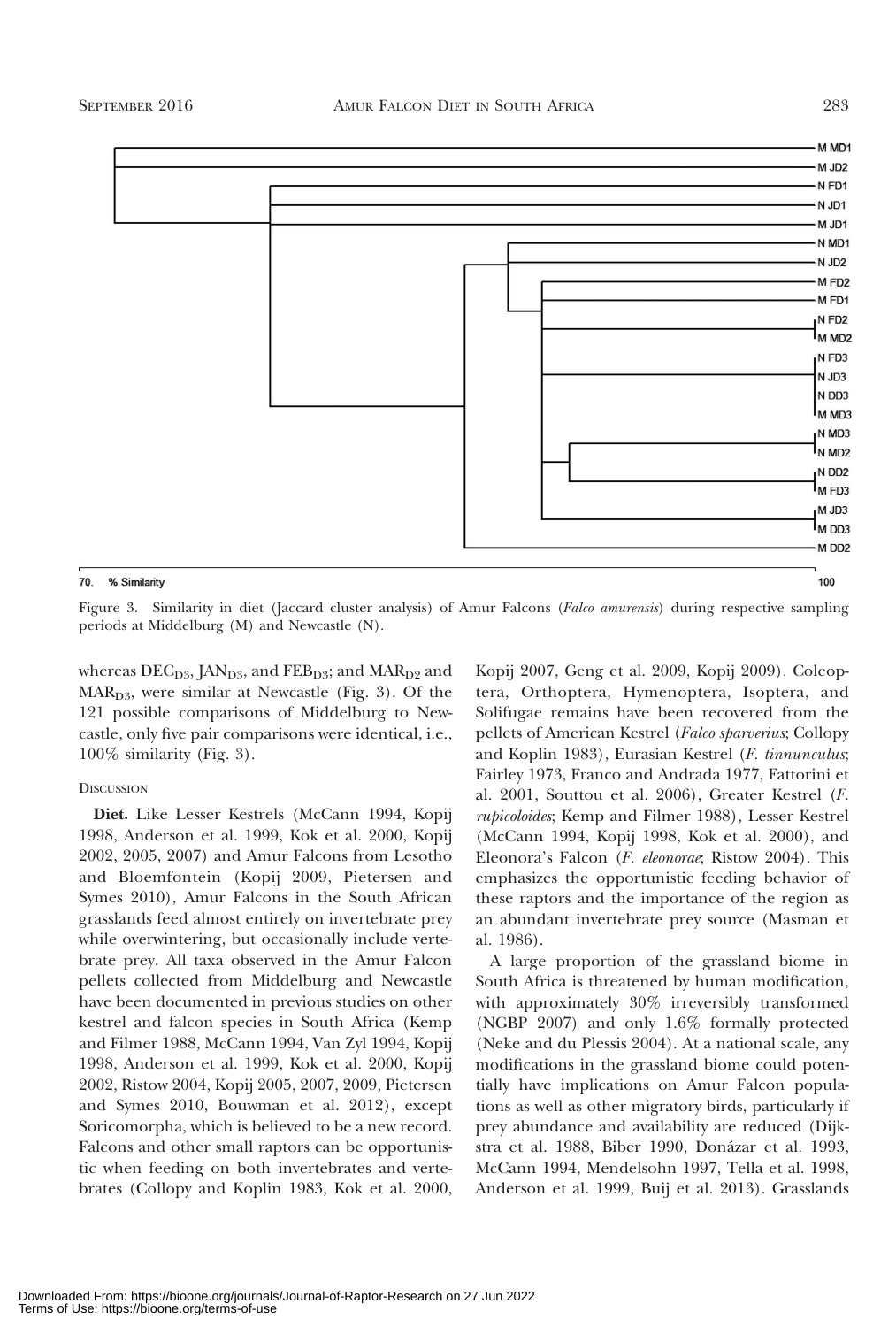and open savannas are the stronghold for Lesser Kestrel and Amur Falcon populations in South Africa and it is critical for the persistence of these birds that these biomes be protected (McCann 1994, Jenkins 2005). However, the fact that some of the largest Amur Falcon roost sites are in areas greatly affected by land transformation suggests that the species is more resilient than might be anticipated. Nevertheless, because the threshold of modification at which Amur Falcons might no longer persist is currently unknown, we encourage a proactive approach to conserving this ecologically important species.

Land Transformation. The majority of the transformation observed at both sites is attributable to livestock farming, crop farming (especially maize), and afforestation (Mucina and Rutherford 2006), all of which employ pesticides. Prey abundance declines with increased land transformation and pesticide usage, and this in turn may affect foraging Amur Falcons through a reduction in prey availability (Cramp and Simmons 1980, Biber 1990, Donázar et al. 1993, McCann 1994, Keith and Bruggers 1998, Anderson et al. 1999). Middelburg has experienced greater land transformation than Newcastle (Mucina and Rutherford 2006) and we expected that prey percentages would be significantly different between the two sites; however, this was not the case. Amur Falcons consumed a greater percentage of vertebrate prey at Middelburg, which may be related to the increase in cultivated land, which might attract more rodents or make the rodents that are present more available to falcons.

Although the overall percentage of invertebrates consumed between the two sites did not differ, individual orders differed between Middelburg and Newcastle. Orthoptera and Solifugae percentages were significantly higher at Newcastle than at Middelburg, and this might have resulted from the increased vegetation cover in the form of crops and plantations in Middelburg (Blaum et al. 2009). The decline in certain taxa as a result of land transformation does reduce prey availability for Amur Falcons, but the increase in crops, livestock, and vegetation cover may attract alternate prey (Blaum et al. 2009). Therefore, land transformation may not be entirely detrimental to Amur Falcons, as these birds are opportunistic (Collopy and Koplin 1983, Kok et al. 2000, Kopij 2007, Geng et al. 2009, Kopij 2009) and have the ability to forage over vast areas of the subregion, tracking prey seasonally and spatially during the overwintering period (Symes and Woodborne 2010).

The availability of taxa such as Solifugae, thought to be an important component of the diet (Anderson et al. 1999, Kopij 2005), may be significantly reduced with land transformation. However, Kopij (2009) found that Solifugae were not significantly affected by physical land transformations in Lesotho, as arthropod prey was abundant in both natural grasslands and cultivated land. In our study, reductions in the amount of Solifugae in the diet at Middelburg may be driven by various factors such as land transformation and pesticide use, which either directly or indirectly reduces the abundance of this taxon.

Importance of the Grassland Biome to Amur Falcon Diets. The warm, subtropical climate and seasonal rainfall of South Africa creates a region abundant in invertebrate prey, especially during the warmer summer period (November–February) when most rainfall occurs (Denlinger 1980, Masman et al. 1986). The abundance of prey offers easily accessible food for migratory birds, which they use to restore body condition after a lengthy migration (Masman et al. 1986, Dijkstra et al. 1988, Village 1990, McCann 1994, Anderson et al. 1999). Lesser Kestrels pause their molt prior to migration and continue molting once they reach their overwintering grounds (McCann 1994); this behaviour may also be used by Amur Falcons, as these birds migrate a greater distance than Lesser Kestrels over the same period (Jenkins 2005, Symes and Woodborne 2010). Molt requires increased nutrients and the abundant invertebrate prey in South Africa likely supplies these resources (Masman et al. 1986, Dijkstra et al. 1988, Village 1990, McCann 1994).

It is evident in prey percentages that certain taxa, i.e., Isoptera, Hymenoptera, and Lepidoptera, are consumed in greater percentages at certain periods during the nonbreeding season, which likely results from invertebrate swarming events (Bouwman et al. 2012). Migratory falcons may time their arrival in the breeding or nonbreeding grounds with these irruptions (Moreau 1952, Dijkstra et al. 1988, Buij et al. 2013). Isoptera, in particular, are heavily exploited by Amur Falcons and other kestrel species across South Africa (Moreau 1952, Cramp and Simmons 1980, Kemp and Filmer 1988, McCann 1994, Anderson et al. 1999, Kopij 2007, Bouwman et al. 2012). The observed peaks of Isoptera in prey remains at Middelburg and Newcastle suggest that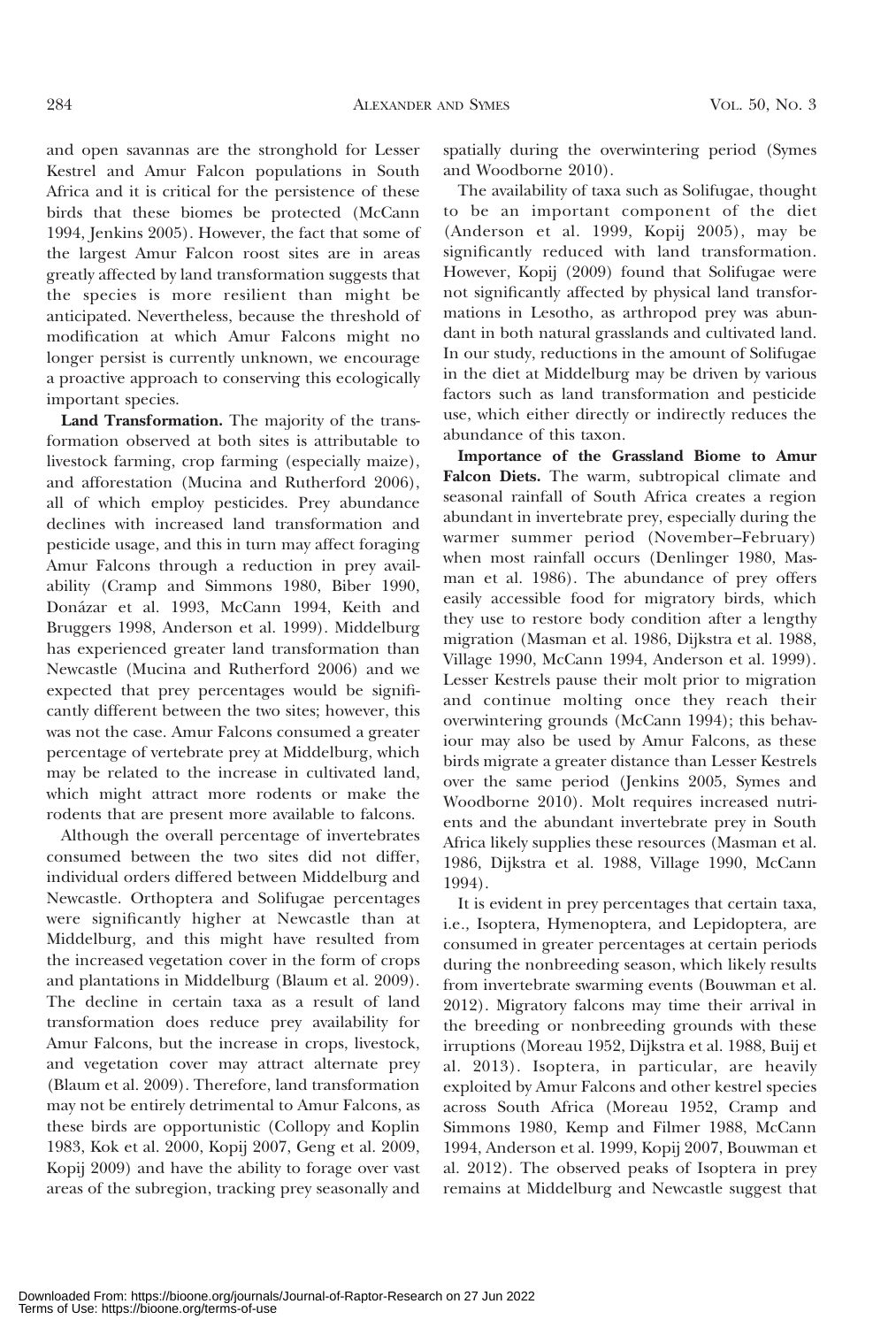these swarming events are important in the diet and that Isoptera may be preferred to other species. These swarming events do not appear to coincide with the arrival of Amur Falcons as previously suggested (Moreau 1952), but do offer an abundant prey source throughout the nonbreeding season. However, the resolution at which we sampled may have been too coarse to detect irruptions that occur at smaller time scales, and this needs to be further investigated.

While overwintering in South Africa, Amur Falcons feed on a variety of invertebrates, some of which are agricultural pest species. These taxa include Coleoptera (e.g., Heteronychus arator; Pietersen and Symes 2010) and Orthoptera and Isoptera (e.g., Odontotermes badius; Picker et al. 2001). The presence of these species in the diet of Amur Falcons suggests that the birds may be important contributors to pest control (Pietersen and Symes 2010, Bouwman et al. 2012).

Seasonal Variation of Diet. The Amur Falcon's diet changes throughout the season, as does the Lesser Kestrel's (Kopij 1998, Anderson et al. 1999, Kok et al. 2000, Kopij 2002, 2005, 2007). Generally Amur Falcons fed on Coleoptera at the beginning of the nonbreeding season, but as the season progressed Coleoptera percentages decreased and Orthoptera increased in the diet, possibly as a result of seasonal rainfall changes (Kopij 2007). The observed changes in the percentage of prey taxa in the diet may be a response to changes in actual abundance of the respective taxa or may reflect the tracking of prey by Amur Falcons when it becomes available.

Lesser Kestrels consumed more prey toward the end of the nonbreeding season (McCann 1994) and their body fat conditions also increased, possibly due to increased Orthoptera intake (Anderson et al. 1999), which becomes more important prior to migration. Isoptera and Hymenoptera were generally eaten when the alates were irrupting after rainfall events (Leuthold and Bruinsma 1977, Korb and Salewski 2000). Certain rainfall events may be more important to invertebrate swarming events, as the swarming events occur sporadically, and Isoptera and Hymenoptera peak during the same or similar sampling periods during the nonbreeding season. Climatic changes could result in changes in rainfall patterns, which in turn may lead to decreased or unpredictable alate swarming. This could in turn affect the prey available to Amur Falcons.

The patterns of Coleoptera and Isoptera in the diet of Amur Falcons differ from that previously reported for Lesser Kestrel diets (McCann 1994, Kok et al. 2000). However, this may simply be a result of spatial differences between study sites or an atypical, wetter period during the current study (Kopij 2005). The small proportion of sampling periods that were similar within and between study sites, and the reduced similarity in percentages among sampling periods at Middelburg, suggest that there is dietary change or at least variability within the region during the season. Solifugae was one of the five most abundant taxa observed in both the Middelburg and Newcastle diets and was consistent proportionally throughout the season, suggesting that Solifugae are important to the diet of Amur Falcons and could buffer the diet during periods of shift from Coleoptera to Orthoptera. Higher Solifugae percentages were recorded during a drier season by Kopij (2005). Therefore, the differences between Newcastle and Middelburg, and the fact that the study occurred in a wetter season than usual, suggest that Solifugae may not be influenced as much by precipitation as previously thought, but rather more so by land transformation (Blaum et al. 2009). Additional taxa that may potentially be part of the diet of Amur Falcons but were not detected in the pellets, such as softbodied prey (e.g., Lepidoptera and Diptera), would result in reductions of the apparent importance of the aforementioned taxa (Kopij 2009).

The Amur Falcon is a versatile species capable of feeding on a wide range of invertebrate and occasionally vertebrate prey. They are also capable of shifting their diet throughout the season and likely respond to invertebrate population irruptions, both spatially and temporally. It is suggested that they move between different roost sites during the nonbreeding season, and in so doing track abundant prey where and when it is available (Symes and Woodborne 2010). This behavior may explain why they are able to persist in anthropogenically transformed areas and why they have become so successful within the South African grasslands. Not only are these falcons capable of surviving anthropogenic changes, but they offer an important ecological service.

#### **ACKNOWLEDGMENTS**

Frances Duncan, James Harrison, Marcus Byrne, and Neville Pillay (University of the Witwatersrand) assisted in identifying invertebrate and vertebrate prey remains. Ed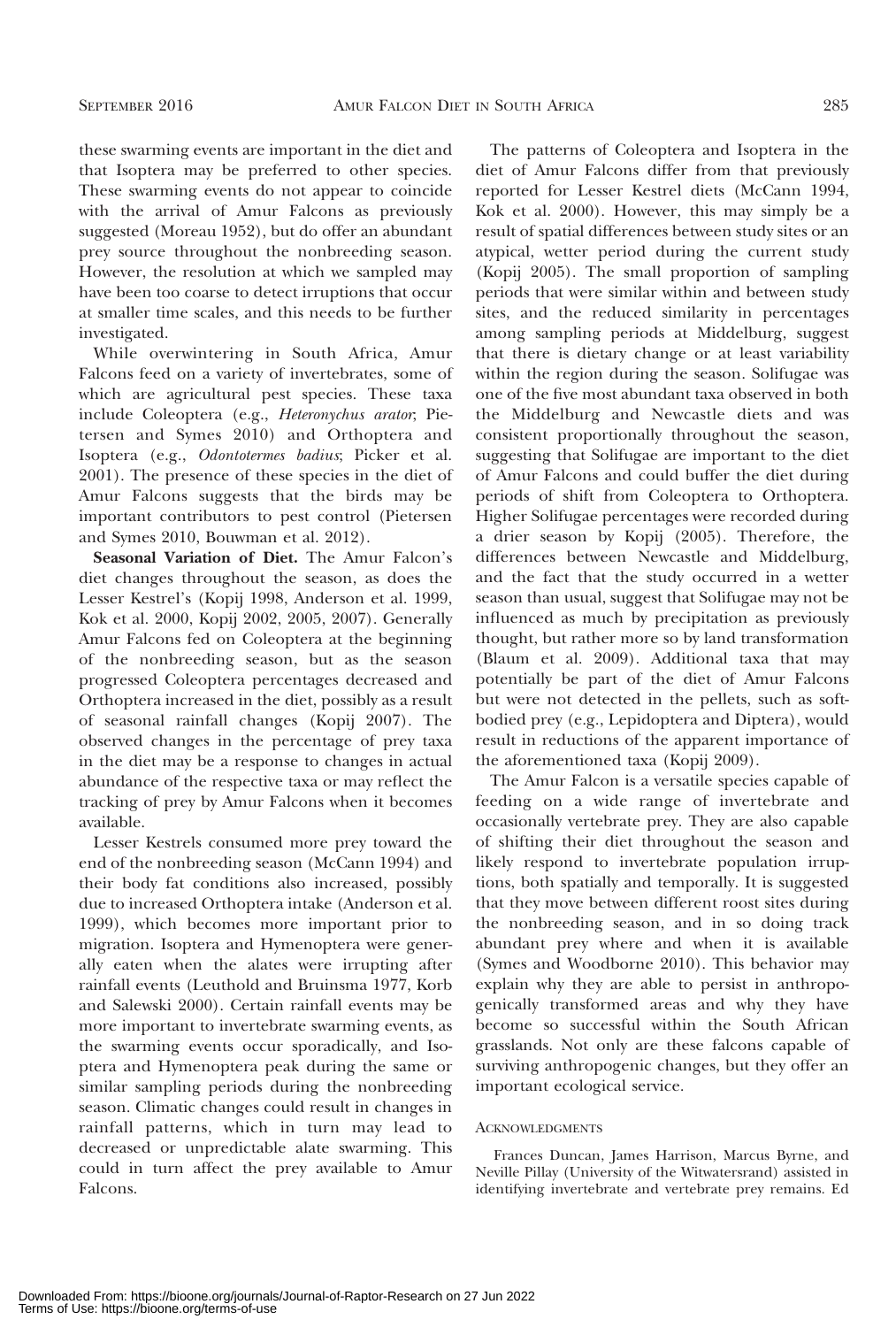Witkowski and Penny Mograbi gave statistical advice. Zephné and Herman Bernitz (Middelburg) and Rina Pretorius (Newcastle) assisted with the collection of pellets. Rainfall data were supplied by the South African Weather Service. We thank three anonymous reviewers for helping improve an earlier version of this report.

#### LITERATURE CITED

- ANDERSON, P.C., O.B. KOK, AND B.H. ERASMUS. 1999. Diet, body mass and condition of Lesser Kestrels Falco naumanni in South Africa. Ostrich 70:112–116.
- BIBER, J. 1990. The conservation of a Western Lesser Kestrel population. ICBP study report 41. International Council for Bird Preservation, Cambridge, U.K.
- BLAUM, N., C. SEYMOUR, E. ROSSMANITH, M. SCHWAGER, AND F. JELTSCH. 2009. Changes in arthropod diversity along a land use driven gradient of shrub cover in savanna rangelands: identification of suitable indicators. Biodiversity and Conservation 18:1187–1199.
- BOND, R.M. 1936. Eating habits of falcons with special reference to pellet analysis. Condor 38:72-76.
- BOUWMAN, H., C.T. SYMES, AND H. DU PLESSIS. 2012. How to make 2.5 billion termites disappear? A case for protecting the Amur Falcon Falco amurensis. Ornithological Observations 3:232–242.
- BUIJ, R., I. FOLKERTSMA, K. KORTEKAAS, H.H. DE IONGH, AND J. KOMDEUR. 2013. Effects of land-use change and rainfall in Sudano-Sahelian West Africa on the diet of nesting growth rates of an avian predator. Ibis 155:89– 101.
- CHITTENDEN, H. 2007. Roberts' bird guide. Trustees of the John Voelcker Bird Book Fund, Cape Town, South Africa.
- COLLOPY, M.W. AND J.R. KOPLIN. 1983. Diet, capture success and mode of hunting by female American Kestrels in winter. Condor 85:369–371.
- CONSERVATION INDIA. 2012. Shocking Amur Falcon massacre in Nagaland. http://www.conservationindia.org/ campaigns/amur-massacre (last accessed 15 January 2013).
	- ———. 2014. Amur Falcon hunting near Umrangso, Dima Hasao District, North Cachar Hills, Assam. http://www. conservationindia.org/articles/amur-falcon-umrangso (last accessed 30 March 2016).

-. 2015. Amur Falcon campaign update. http://www. conservationindia.org/campaigns/amur-massacre (last accessed 30 March 2016).

- CRAMP, S. AND K.E.L. SIMMONS. 1980. The birds of the western Palearctic, Vol. 2. Oxford University Press,  $Oxford$   $UK$
- DENLINGER, D.L. 1980. Seasonal and annual variation of insect abundance in the Nairobi National Park, Kenya. Biotropica 12:100–106.
- DIJKSTRA, C., S. DAAN, T. MEIJER, A.J CAVE, AND R.P.B. FOPPEN. 1988. Daily and seasonal variations in body mass of the kestrel in relation to food availability and reproduction. Ardea 76:127–140.
- DONA´ZAR, J.A., J.J. NEGRO, AND F. HIRALDO. 1993. Foraging habitat selection, land-use changes and population decline in the Lesser Kestrel Falco naumanni. Journal of Applied Ecology 30:515–522.
- DUKE, G.E., O.A. EVANSON, AND A. JEGERS. 1976. Meal to pellet intervals of 14 species of captive raptors. Comparative Biochemistry and Physiology 53:1–6.
- FAIRLEY, J.S. 1973. Kestrel pellets from a winter roost. Irish Naturalists' Journal 17:407–409.
- FATTORINI, S., A. MANGANARO, AND L. SALVATI. 2001. Insect identification in pellet analysis: implications for the foraging behaviour of raptors. Buteo 12:61–66.
- FRANCO, A. AND J. ANDRADA. 1977. Diet and prey selection of Falco naumanni. Ardeola 23:137–187.
- FROST, W.E. 1977. The food of charr, Salvelinus willughbii (Günther), in Windermere. Journal of Fish Biology 11:531–547.
- GENG, R., X. ZHANG, W. OU, H. SUN, F. LEI, W. GAO, AND H. WANG. 2009. Diet and prey consumption of breeding Common Kestrel (Falco tinnunculus) in northeast China. Progress in Natural Science 19:1501–1507.
- GORIUP, P.D. AND L. BATTEN. 1990. The conservation of steppic birds: a European perspective. Oryx 24:215–223.
- HERREMANS, M. AND D. HERREMANS-TONNOEYR. 2000. Land use and the conservation status of raptors in Botswana. Biological Conservation 94:31–41.
- HYSLOP, E.J. 1980. Stomach contents analysis–a review of methods and their application. Journal of Fish Biology 17:411–429.
- JENKINS, A.R. 2005. Amur Falcon Falco amurensis. Pages 552–553 in P.A.R. Hockey, W.R.J. Dean, and P.G. Ryan [EDS.], Roberts' birds of southern Africa, Seventh Ed. Trustees of the John Voelcker Bird Book Fund, Cape Town, South Africa.
- KEITH, J.O. AND R.L. BRUGGERS. 1998. Review of hazards to raptors from pest control in Sahelian Africa. Journal of Raptor Research 32:151–158.
- KEMP, A.C. AND M. FILMER. 1988. The diet of Greater Kestrels Falco rupicoloides near Pretoria, South Africa. Ostrich 60:65–68.
- KOK, O.B., A.C. KOK, AND C.A. VAN EE. 2000. Diet of the migrant Lesser Kestrels Falco naumanni in their wintering quarters of South Africa. Acta Ornithologica 35:147–151.
- KOPIJ, G. 1998. Stomach contents, biometrics and tail moult of Lesser Kestrels Falco naumanni overwintering in the Bloemfontein area, South Africa. Journal of African Biology 13:10–14.
- ———. 2002. Food of the Lesser Kestrel Falco naumanni in its winter quarters in South Africa. Journal of Raptor Research 36:148–152.
- ———. 2005. The role of sun spiders (Solifugae) in the diet of wintering Lesser Kestrels Falco naumanni. Buteo 14:19–22.
- ———. 2007. Seasonal and annual dietary changes in Lesser Kestrels Falco naumanni wintering in Lesotho. Ostrich 78:615–619.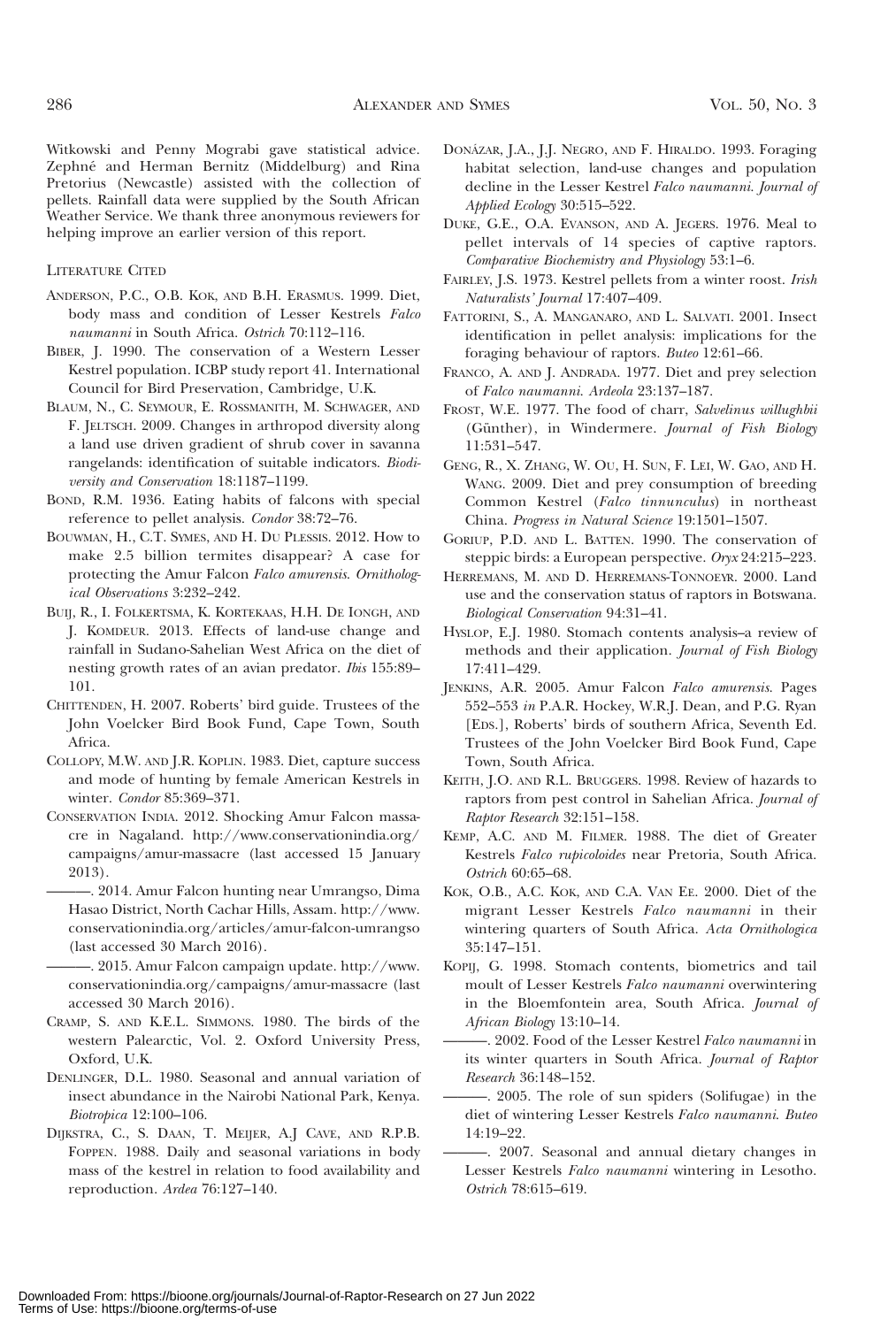———. 2009. Seasonal variation in the diet of the Amur Falcon Falco amurensis in its wintering quarter in Lesotho. African Journal of Ecology 48:559–562.

- KORB, J. AND V. SALEWSKI. 2000. Predation on swarming termites by birds. African Journal of Ecology 38:173– 174.
- LEUTHOLD, R.H. AND O. BRUINSMA. 1977. Pairing behaviour in Hodotermes mossambicus (Isoptera). Psyche 84:109–119.
- MACLEAN, G.L. 1993. Roberts' birds of southern Africa. Trustees of the John Voelcker Bird Book Fund, Cape Town, South Africa.
- MARTI, C.D., M. BECHARD, AND F.M. JAKSIC. 1987. Food habits. Pages 129–153 in D.M. Bird, K.L. Bildstein, D.R. Barber, and A. Zimmerman [EDS.], Raptor research and management techniques. Hancock House Publishers, Washington, DC U.S.A.
- MASMAN, D., M. GORDIJN, S. DAAN, AND C. DIJKSTRA. 1986. Ecological energetics of the kestrel: field estimates of energy intake throughout the year. Ardea 74:24–29.
- MENDELSOHN, J.M. 1997. Eastern Redfooted Kestrel Falco amurensis. Pages 262–263 in J.A. Harrison, D.G. Allan, L.G. Underhill, M. Herremans, A.J. Tree, V. Parker, and C.J. Brown [EDS.], The atlas of southern African birds, Vol. 1: Non-passerines. BirdLife South Africa, Johannesburg, South Africa.
- MCALEECE, N., J.D.G. GAGE, P.J.D. LAMBSHEAD, AND G.L.J. PATERSON. 1997. BioDiversity Professional statistics analysis software. Jointly developed by the Scottish Association for Marine Science and the Natural History Museum of London, U.K.
- MCCANN, K.I. 1994. Habitat utilization and time-energy budgets of the Lesser Kestrel Falco naumanni in its southern African non-breeding range. M.S. thesis. University of the Witwatersrand, Johannesburg, South Africa.
- MIGRATORY KESTREL PROJECT. 2009. Endangered Wildlife Trust, Birds of Prey Programme http://www.ewt. orgprogrammes/BoPP/bop (last accessed 3 April 2013).
- MOREAU, R.E. 1952. The place of Africa in the Palaearctic migration systems. Animal Ecology 21:250–271.
- MOREY, P.S., E.M. GESE, AND S. GEHRT. 2007. Spatial and temporal variation in the diet of coyotes in the Chicago metropolitan area. American Midland Naturalist 158:147–161.
- MUCINA, L. AND M.C. RUTHERFORD. 2006. The vegetation of South Africa, Lesotho and Swaziland. Strelitzia 19. South African National Biodiversity Institute, Pretoria, South Africa.
- NATIONAL GRASSLANDS BIODIVERSITY PROGRAMMES (NGBP). 2007. Project document: United Nations Development Programme, Global Environment Facility, Pietermaritzburg, South Africa.
- NEKE, K.S. AND M.A. DU PLESSIS. 2004. The threat of transformation: quantifying the vulnerability of grasslands in South Africa. Conservation Biology 18:466–477.
- NEWTON, I. 1979. Population ecology of raptors. T. and A.D. Poyser, Berkhamsted, U.K.
- PICKER, M., C. GRIFFITHS, AND A. WEAVING. 2001. Field guide to insects of South Africa. Struik, Cape Town, South Africa.
- PIETERSEN, D.W. AND C.T. SYMES. 2010. Assessing the diet of Amur Falcon Falco amurensis and Lesser Kestrel Falco naumanni using stomach content analysis. Ostrich 81:39–44.
- R DEVELOPMENT CORE TEAM. 2013. R: a language and environment for statistical computing. R Foundation for Statistical Computing, Vienna, Austria.
- REYNOLDS, R.T., R.T. GRAHAM, M.H. REISER, R.L. BASSET, P.L. KENNEDY, D.A. BOYCE, JR., G. GOODWIN, R. SMITH, AND E.L. FISHER. 1992. Management recommendations for the Northern Goshawk in the southwestern United States. U.S.D.A. Forest Service, Gen. Tech. Rep. RM-217, Washington, DC U.S.A.
- RISTOW, D. 2004. On the insect diet of Eleonora's Falcon Falco eleonorae and its importance for coloniality. Pages 705–712 in R.D. Chancellor and B-U. Meyburg [EDS.], Raptors worldwide. World Working Group on Birds of Prey/MME BirdLife, Berlin, Germany and Budapest, Hungary.
- ROJAS, R.A.F. AND E.S.C. STAPPUNG. 2004. Summer diet comparison between the American Kestrel Falco sparverius and Aplomado Falcon Falco femoralis in an agricultural area of Araucania, southern Chile. Hornero 19:53–60.
- SA EXPLORER. Information by location: climate. http:// www.saexplorer.co.za/south-africa/climate.asp. Accessed 3 April 2013.
- SEKERCIOGLU, C.H. 2012. Bird functional diversity and ecosystem services in tropical forests, agroforests and agricultural areas. Journal of Ornithology 153 (Supplement 1):S153–S161.
- SCHOLTZ, C. AND E. HOLME. 1985. Insects of southern Africa. Pretoria Boekhuis, Pretoria, South Africa.
- SCHÄFER, S. 2003. Studie an einer mongolischen Brutpopulation des Amurfalken (Falco amurensis Radde, 1863). Diplom-Biologe Thesis, Martin-Luther-Universität Halle-Wittenberg, Germany.
- SHRUBB, M. 1980. Farming influence on the food and hunting of kestrels. Bird Study 27:109–115.
- SIEGFRIED, W.R. AND D.M. SKEAD. 1971. Status of the Lesser Kestrel in South Africa. Ostrich 42:1–4.
- SOUTTOU, K., B. BAZIZ, S. DOUMANDJI, C. DENYS, AND R. BRAHIMI. 2006. Analysis of pellets from a suburban Common Kestrel Falco tinnunculus nest in El Harrach, Algiers, Algeria. Ostrich 77:175–178.
- SYMES, C.T. AND S. WOODBORNE. 2010. Migratory connectivity and conservation of the Amur Falcon Falco amurensis: a stable isotope perspective. Bird Conservation International 20:134–148.
- TELLA, J.L., M.G. FORERO, F. HIRALDO, AND J.A. DONÁZAR. 1998. Conflicts between Lesser Kestrel conservation